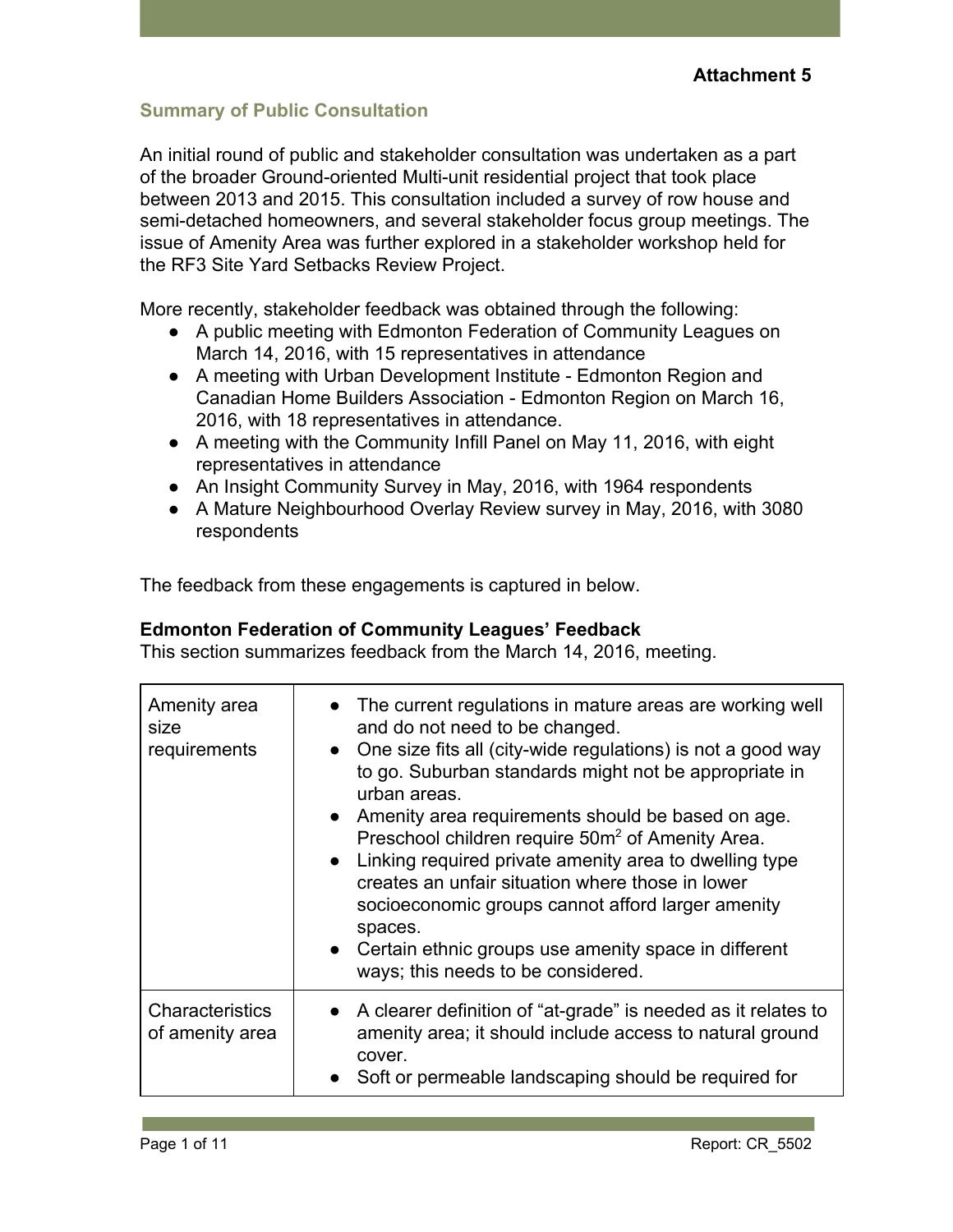|                                                           | at-grade amenity areas.                                                                                                                                                                                                                                                                                                                                                                                                                                                                                                                                                                                                                                                                                                                                                                                                                                 |
|-----------------------------------------------------------|---------------------------------------------------------------------------------------------------------------------------------------------------------------------------------------------------------------------------------------------------------------------------------------------------------------------------------------------------------------------------------------------------------------------------------------------------------------------------------------------------------------------------------------------------------------------------------------------------------------------------------------------------------------------------------------------------------------------------------------------------------------------------------------------------------------------------------------------------------|
| Yard space<br>(Front and rear<br>setbacks)                | The rear yard space should be maximized through<br>$\bullet$<br>reduced front setbacks and garages located closer to the<br>laneway.<br>Maximize rear yard space.<br>Staggered front setbacks make an attractive street.<br>The front yard is where people can interact with their<br>neighbours and those who live in their community.<br>Front yards provide needed space for greenery.<br>Allowing front yards to be use for required amenity area<br>$\bullet$<br>could impact property values.<br>Do not agree with allowing front yards or above grade<br>$\bullet$<br>areas to count as amenity area.<br>Some front yards face south so the back yard is<br>$\bullet$<br>perpetually shady, in which case allowing these to count<br>as amenity area makes sense.<br>If front yards are to be considered amenity area, they<br>should be secure. |
| Definition of<br>amenity area                             | Rooftop amenity space is not ideal for children.                                                                                                                                                                                                                                                                                                                                                                                                                                                                                                                                                                                                                                                                                                                                                                                                        |
| Costs/trade-off<br>of providing<br>common<br>amenity area | Common amenity area is important and worth the<br>additional costs.<br>Common amenity area is rarely used, it's not worth the<br>trade off and extra cost.<br>Quantity is not quality. Common amenity area needs to<br>be configured in a usable way.<br>If affordability is an issue, keep amenity spaces outdoors.<br>Outdoor common amenity area should be provided,<br>$\bullet$<br>indoor amenity area should be at the discretion of the<br>developer.                                                                                                                                                                                                                                                                                                                                                                                            |
| Proximity to<br>parks                                     | Culture is different today than it was in the past, with<br>children not often going to parks unattended. As a result,<br>nearby parks don't ensure greater access to amenity area<br>for children. On-site amenity areas in multifamily housing<br>are important in providing supervised play space for<br>children.<br>Reducing required amenity area based on proximity to<br>parks is not a good idea.                                                                                                                                                                                                                                                                                                                                                                                                                                              |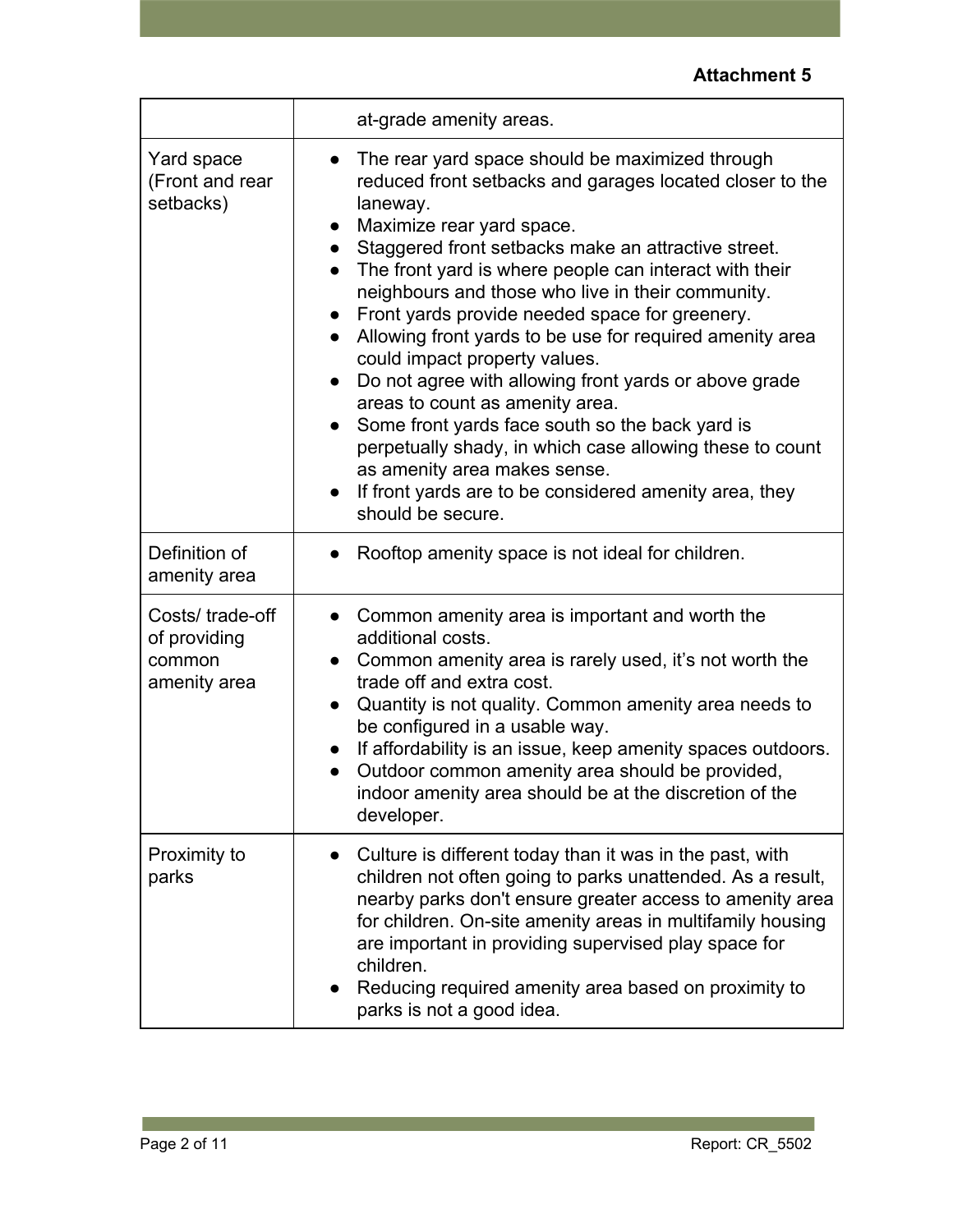#### **Urban Development Institute & Edmonton Region and Canadian Home Builders Association - Edmonton Region Feedback**

This section summarizes the feedback from the March 16, 2016 meeting.

| Amenity area<br>size<br>requirements       | In the mature parts of the city, development is generally<br>more compact; space and site dictate amenity area<br>The site setback and lot coverage regulations ensure a<br>$\bullet$<br>certain amount of open space on a lot. For low density<br>housing, the current regulations are redundant.<br>Different dwelling types should have different amenity area<br>$\bullet$<br>requirements instead of the current blanket requirement.<br>For Row Houses, specifically, there needs to be<br>consideration between condo type projects and fee-simple<br>projects.<br>Larger amenity area requirements will result in challenges<br>$\bullet$<br>to delivering projects and will reduce building footprints,<br>creating less desirable floor plans for the end consumer.<br>Current requirements prevent larger parking pads desired<br>$\bullet$<br>by homebuyers from being provided.<br>No need for amenity area regulations as consumers will<br>$\bullet$<br>buy based on their preferences. |
|--------------------------------------------|--------------------------------------------------------------------------------------------------------------------------------------------------------------------------------------------------------------------------------------------------------------------------------------------------------------------------------------------------------------------------------------------------------------------------------------------------------------------------------------------------------------------------------------------------------------------------------------------------------------------------------------------------------------------------------------------------------------------------------------------------------------------------------------------------------------------------------------------------------------------------------------------------------------------------------------------------------------------------------------------------------|
| Yard space<br>(Front and rear<br>setbacks) | Front yards are not an efficient use of land.<br>Front verandas can use the front yards space and buyers<br>$\bullet$<br>can use their back yards for gardening.<br>Minimum rear yard requirements already create a<br>$\bullet$<br>backyard amenity space. Additional regulations are<br>redundant.<br>Most lots will have at least the minimum amount of<br>amenity space based on the other regulations in the<br>Zoning Bylaw.<br>Above grade decks/balconies should count towards<br>$\bullet$<br>required amenity area. Minimum dimensions should be<br>relaxed as well.                                                                                                                                                                                                                                                                                                                                                                                                                         |
| Definition of<br>amenity area              | • It is unclear why front yards are not considered amenity<br>area.<br>Allowing the front yard to be counted as required amenity<br>area makes sense. This would help in instances where<br>rear parking is required for secondary suites.<br>RF5 already allows front yards to be counted as amenity<br>area and it works well. The RF5 provision to allow front<br>yards in row houses should be allowed more broadly.<br>Amenity area placed on top of rear-attached garages and                                                                                                                                                                                                                                                                                                                                                                                                                                                                                                                    |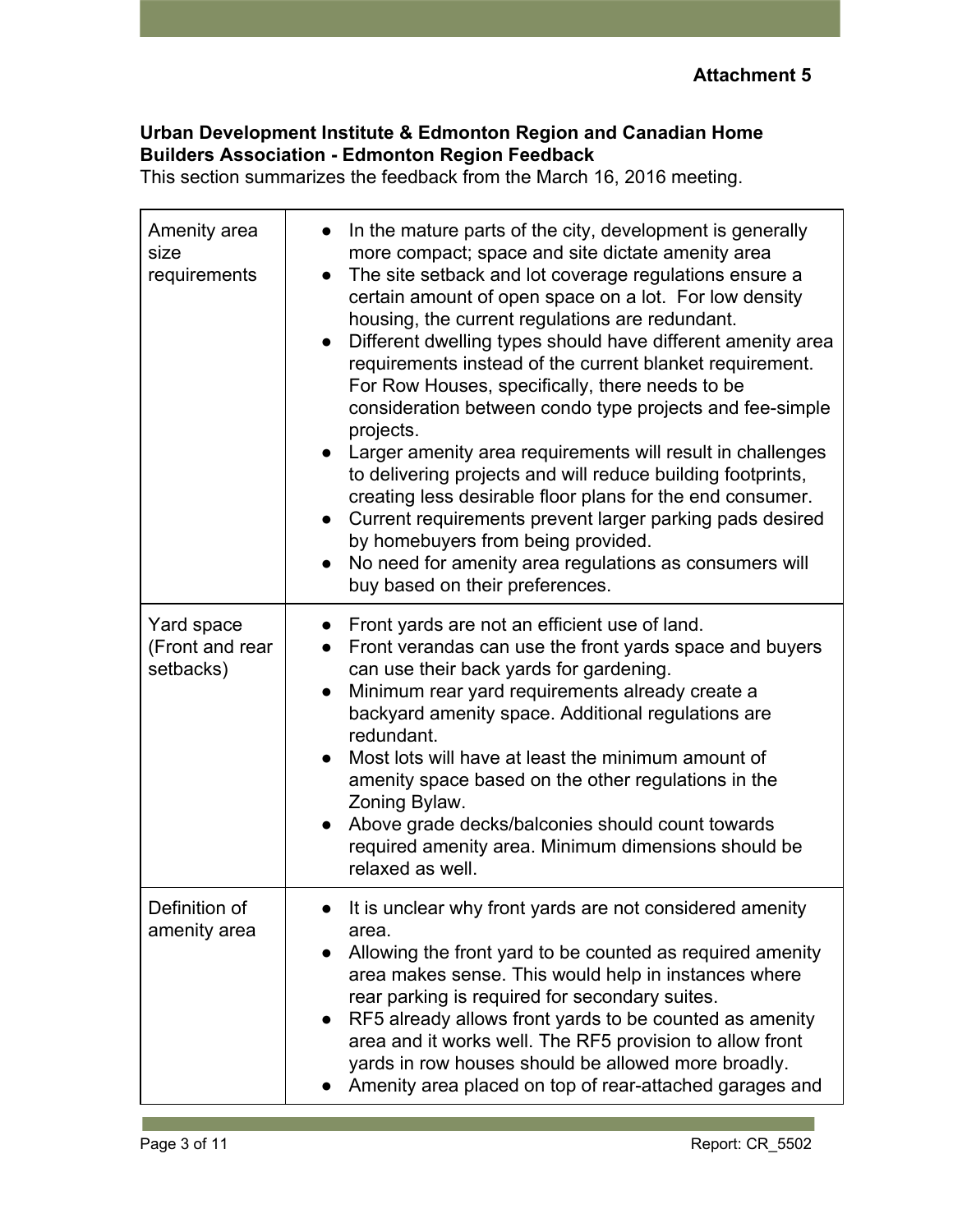|                                                           | front verandas should count towards the amenity area<br>requirements.                                                                                                                                                                                                                                                                                                                                                                                                                                                                                                                                                                                                                                                                                                                                                                                                                                                                                                                                                                                                                                                                                            |
|-----------------------------------------------------------|------------------------------------------------------------------------------------------------------------------------------------------------------------------------------------------------------------------------------------------------------------------------------------------------------------------------------------------------------------------------------------------------------------------------------------------------------------------------------------------------------------------------------------------------------------------------------------------------------------------------------------------------------------------------------------------------------------------------------------------------------------------------------------------------------------------------------------------------------------------------------------------------------------------------------------------------------------------------------------------------------------------------------------------------------------------------------------------------------------------------------------------------------------------|
| Costs/trade-off<br>of providing<br>common<br>amenity area | Common amenity areas with playgrounds and other<br>$\bullet$<br>equipment are a liability for condo corporations so they<br>typically do not use the space.<br>Affordability is a more important consideration than shared<br>amenity space; increasing amenity area will drive up<br>prices.<br>Increasing the amenity area requirements could<br>discourage infill development.<br>There should not be any common amenity area<br>requirements; providing shared amenity space should be<br>at the discretion of the developer.<br>Exempting indoor amenity area from Floor Area Ratio<br>calculations would encourage its provision and would be<br>especially helpful when developing seniors' housing.<br>If consumers want common amenity area, they will pay for<br>$\bullet$<br>it and the market will respond. Don't legislate it as a<br>requirement.<br>In multi-family type projects, price is the driving factor of<br>$\bullet$<br>sales. Requiring common amenity area would drive up<br>prices.<br>Most people may say they would like common amenity<br>area; however, when they found out the price they would<br>probably change their minds. |
| Proximity to<br>parks                                     | When a development is in close proximity to a public park,<br>reducing the amenity area requirements makes sense.<br>The majority of buyers would be more likely to use a<br>conveniently located park than a small amenity area.                                                                                                                                                                                                                                                                                                                                                                                                                                                                                                                                                                                                                                                                                                                                                                                                                                                                                                                                |

## **Insight Survey Results**

The May, 2016, Insight Survey, was completed by 1964 people. The results are presented below.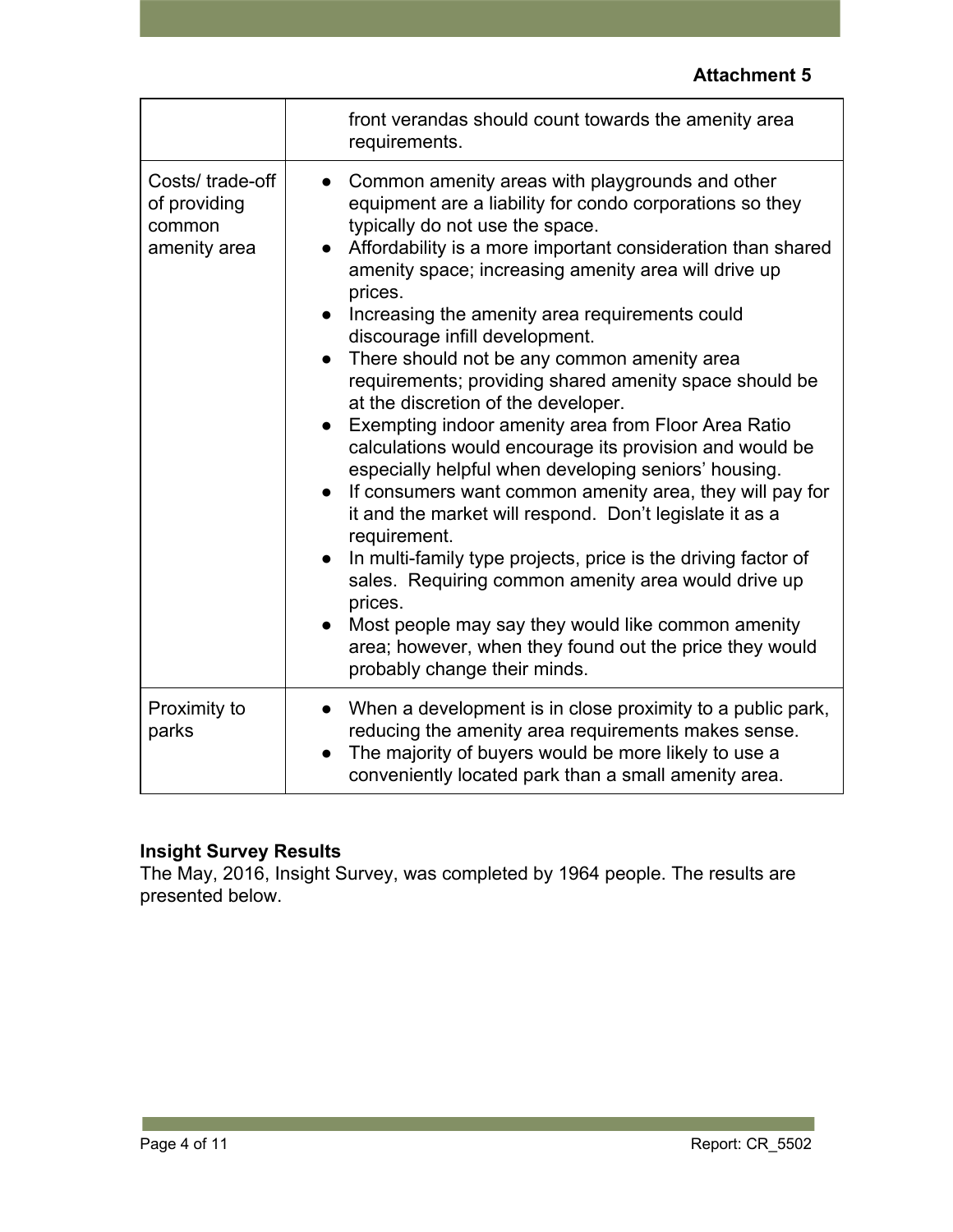**Question 1** - What type of amenity area do you have access to at your home?



**Question 2** - How often do you use the amenity area you have access to?



How often do you use your amenity area?

**Question 2** was further analyzed based on the type of amenity area respondents have access to. These results showed that similar proportions of people use their amenity space regardless of what form it is provided in.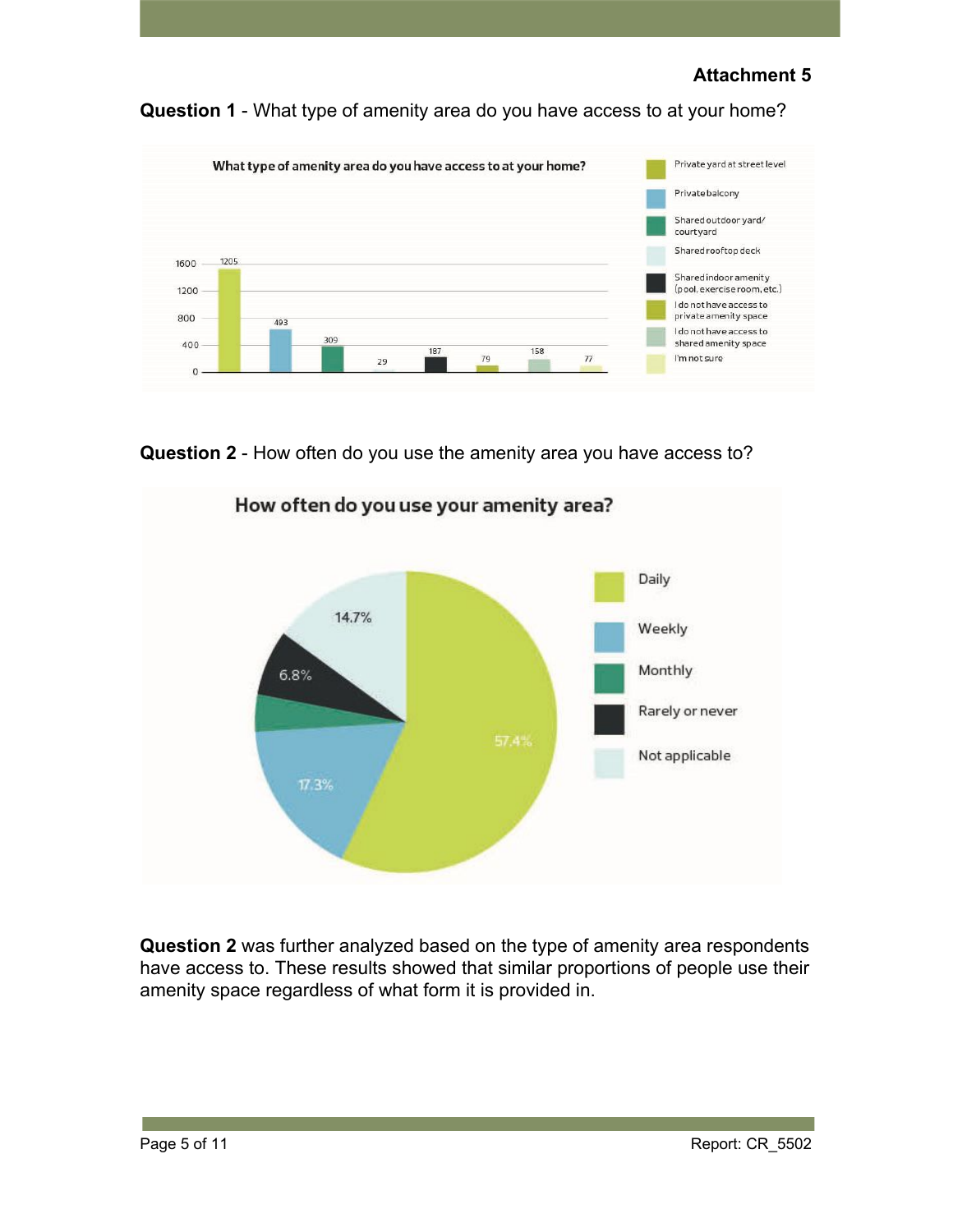

Respondents with access to a private yard at street level:

## Respondents with access to a private balcony:

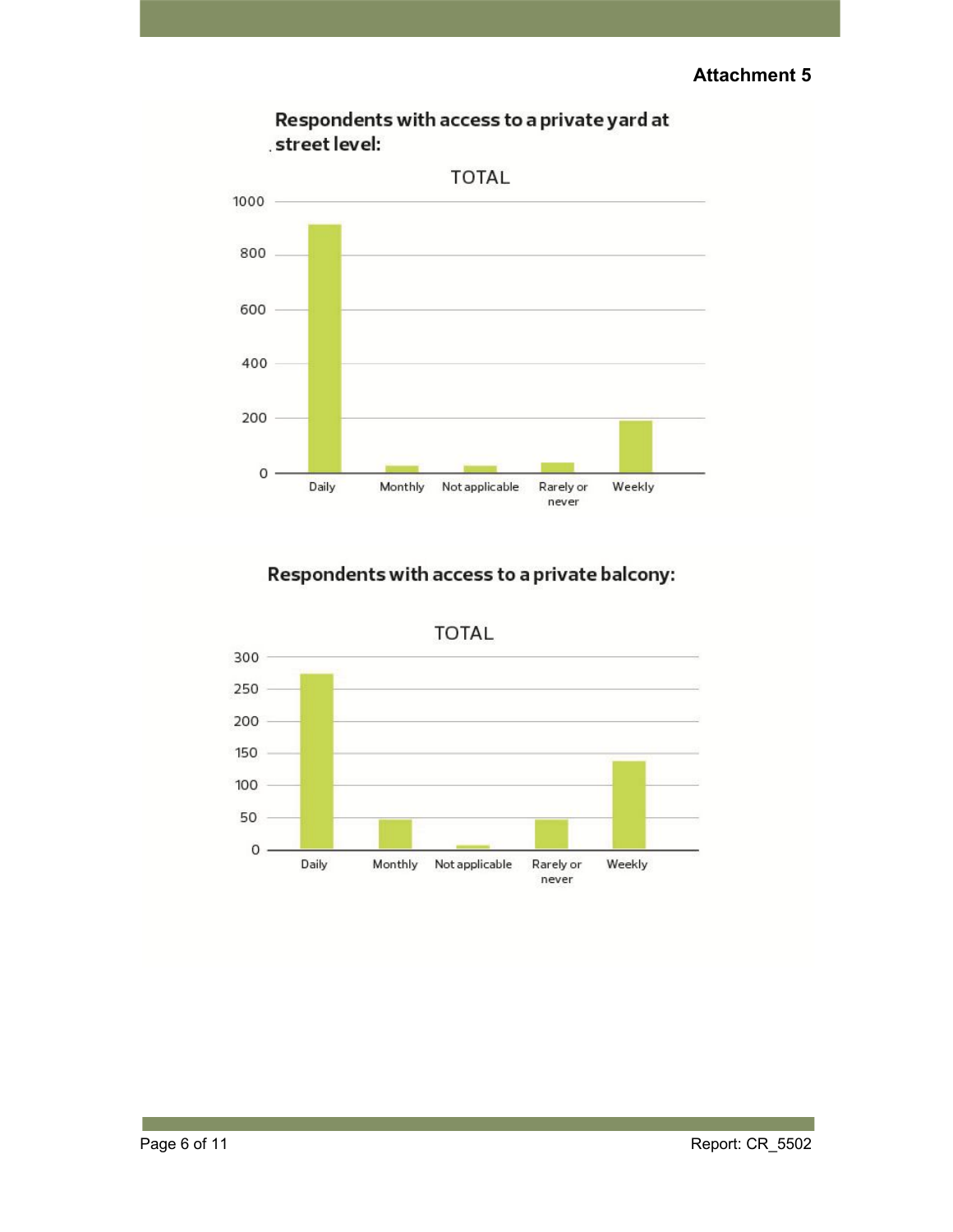



# Respondents with access to a shared indoor amenity area:

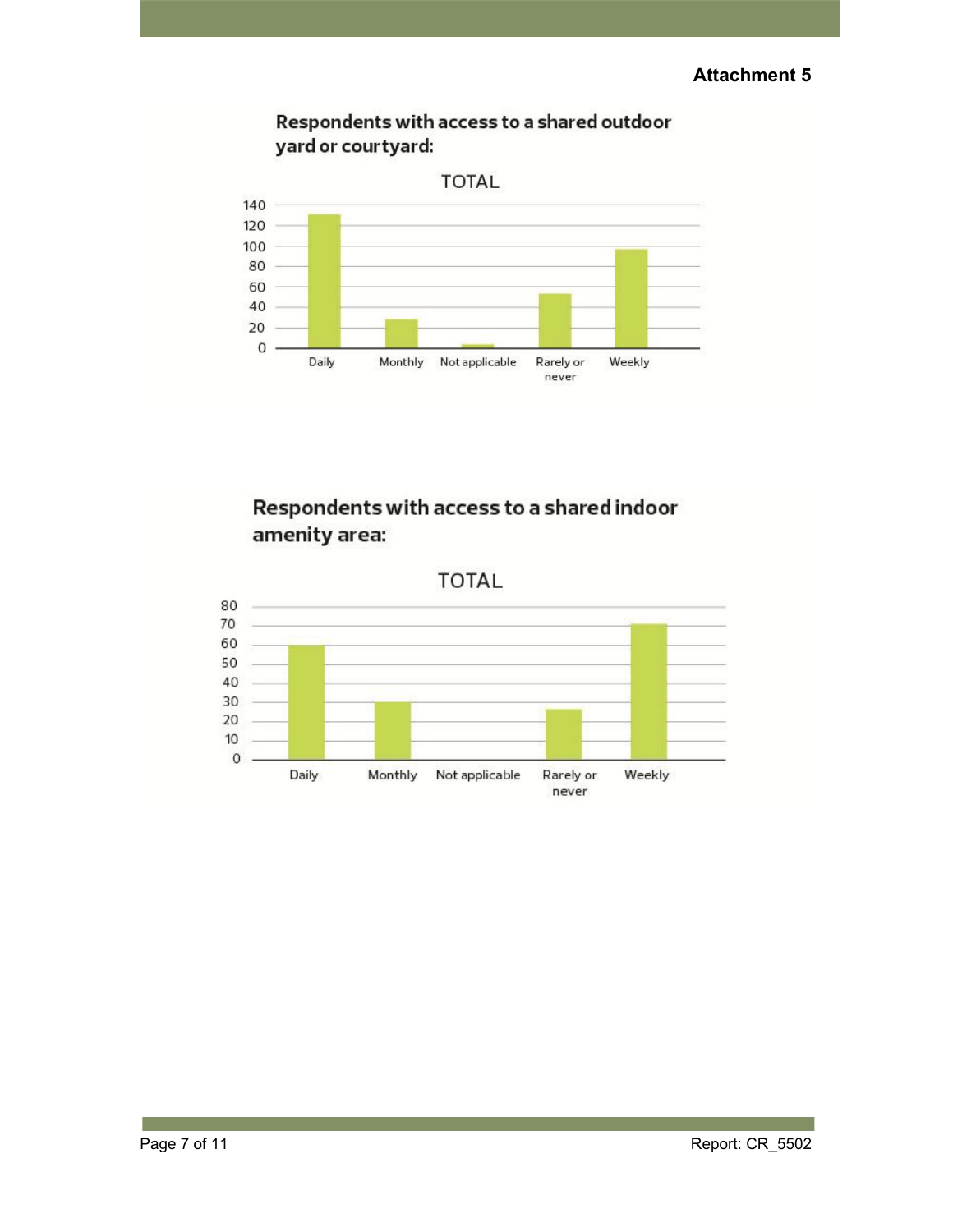**Question 3** - Do you think front yards should be considered as amenity area?



Should front yards be considered as amenity area?

**Question 4** - Which statement BEST describes your opinion on how property owners should be required to landscape their backyards?

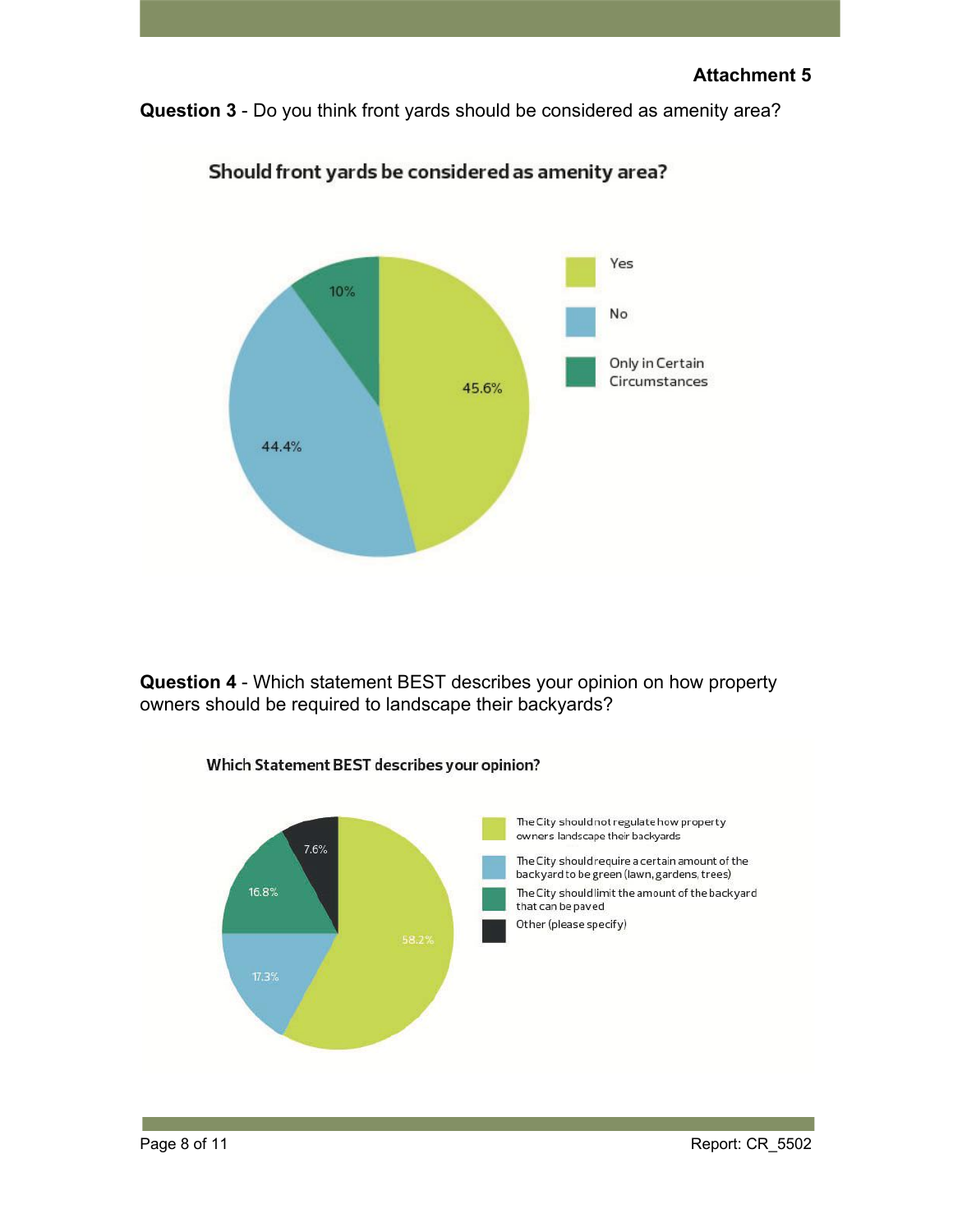**Question 5** - Do you have any additional comments on amenity area regulations for low density residential areas?

- The most frequent comments expressed that the City should not regulate either front or rear yards. A number of these comments suggested that only safety, lot grading, and reasonable maintenance levels on private property should be regulated by the City. The desire for flexibility in how private space is used was emphasized.
- Other comments highlighted the importance of soft landscaping in creating beautiful neighbourhoods and creating relaxing amenity spaces. A number of comments raised concerns over the prevalence of grass due to the associated water and fertilizer use. The opportunity to incorporate urban gardening, naturalized landscaping and tree planting were highlighted.
- A random number generator was used to select 5 quotations from the feedback provided:
	- "I have a backyard, a balcony off one bedroom and a veranda. I use veranda most days when the temperature is >15C, I hardly ever use my back yard, and I pretty much never sit on the balcony."
	- "Less regulation would be nice... lets make edmonton ours... not theirs."
	- "Each neighborhood needs to have specific regulations based on lot size and character. Consult properly with the community leagues."
	- $\circ$  "I think this sounds like a make work project and that you should be putting your focus elsewhere."
	- "Based on the number of people that I see using the park and boulevard areas in Royal Gardens, I see parks as a very important amenity."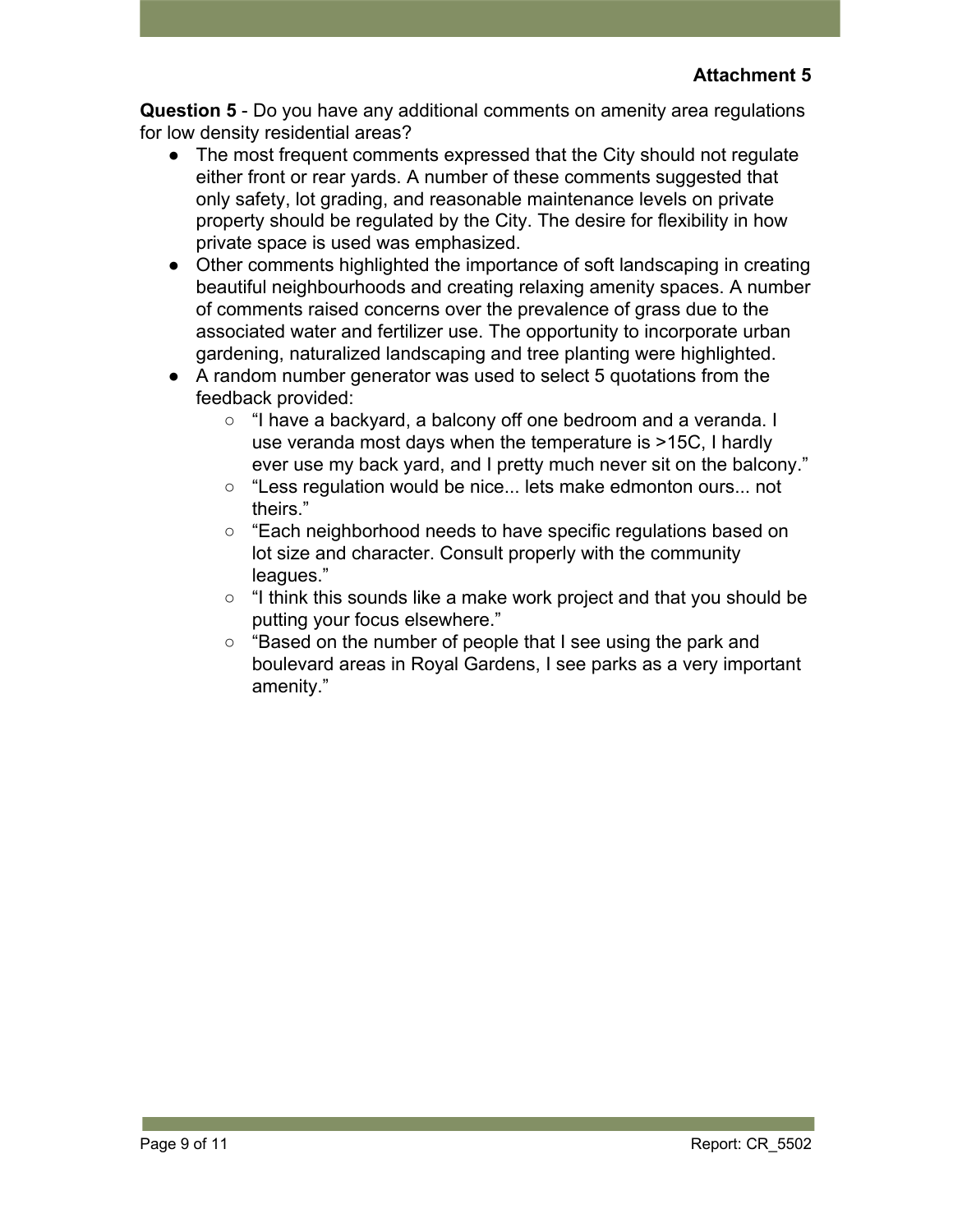**Question 6** - Which statement best reflects your opinion on amenity space for apartment and condo buildings?



#### **Preference for Amenity Area Requirements**

**Question 7** - Do you have any additional comments on amenity area regulations in row houses, apartment or condo buildings?

- A number of comments highlighted the importance of shared amenity spaces in higher density housing. It was noted for its importance in building community and providing space to relax. Comments additionally identified the importance of private amenity space in providing opportunities for outdoor recreation.
- Other comments expressed that there should be fewer regulations and that the market should determine the quantity and type of open space. These comments highlighted that both common and private amenity spaces can be underused by residents, and many noted the desire for flexibility in how amenity space is provided.
- The potential for less private amenity space to encourage the use of public spaces was noted. Comments highlighted the importance of nearby public spaces in meeting residents' amenity needs.
- A random number generator was used to select 5 quotations from the feedback provided:
	- "If a building can't offer balconies to all units, it should have some sort of outdoor common area, such as a rooftop patio or closed in lawn area."
	- $\circ$  "Don't care not my problem as this is not the style of housing that appeals to me."
	- "It is the totality of amenities in the area that needs be considered."
	- "Condo owners should decide that by themselves."